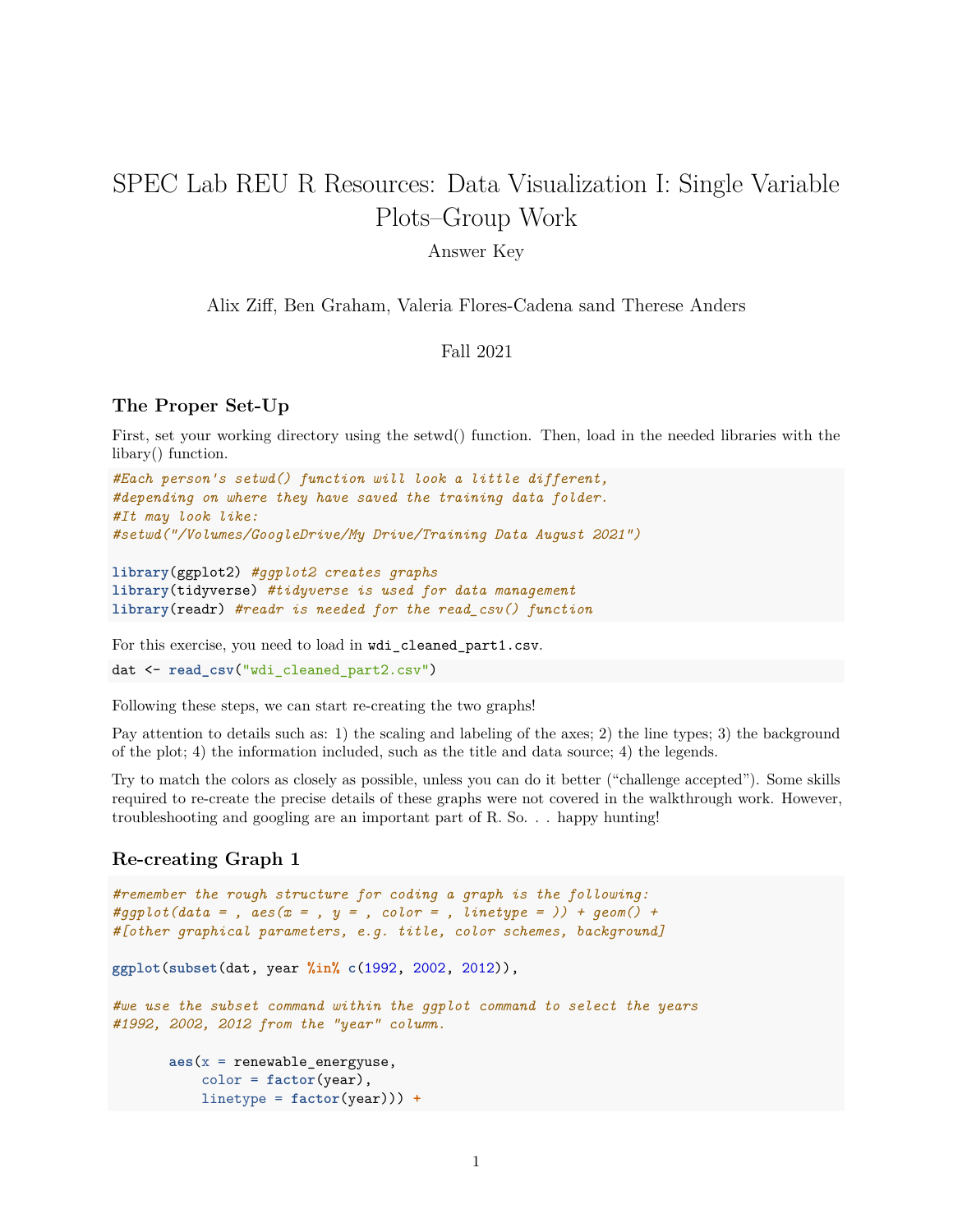```
#here we assign renewable_energyuse variable to the x axis.
#then, we use the color and line parameter to make each color and linetype
#subject to a different year
 geom_line(stat = "density") +
#the geom_line() geometric object function makes it a line graph. since we do
#not want the density graph to be plotted as a closed polygon, we add the
#stat = "density" parameter.
 labs(title = "Distribution of renewable energy use across all countries",
       subtitle = "Data source: World Development Indicators",
       x = "Renewable energy consumption (% of total final energy consumption)",
       y = "Density") +
#here we are adding a title and subtitle as well as labels for the x and y axis.
 theme_bw() +
#this gives the graph a black and white theme.
 scale_color_manual(name = "Year",
                     values = c("darkorange",
                                "cyan",
                                "blue")) +
#we use scale_color_manual() to create a discrete scale based on color.
#first, we add the name parameter, "Year", and then we assign color values.
#because we do not specifically which specific year is assigned to which
#specific color, the values will be matched numerical order
#(first color will be matched to the first number value given).
 scale linetype manual(name = "Year",
                        values = c("dotted",
                                   "solid",
                                    "dashed")) +
#we use scale_linetype_manual() to create a discrete scale based on line type.
#first, we add the name parameter, "Year", and then assign
#different linetype values.
 theme(\text{legend.key.size} = \text{unit}(1, "cm")) +
#here we changed the size of the legend key.
#Below, the coord_cartesian() function zooms the plot while not modifying the
#underlying data. by including the ylim parameter we set limits on the y axis.
#more specifically, we set the minimum at 0 and the maximum at 0.02
\text{coord\_cartesian}(y\text{lim} = c(0, 0.02))
```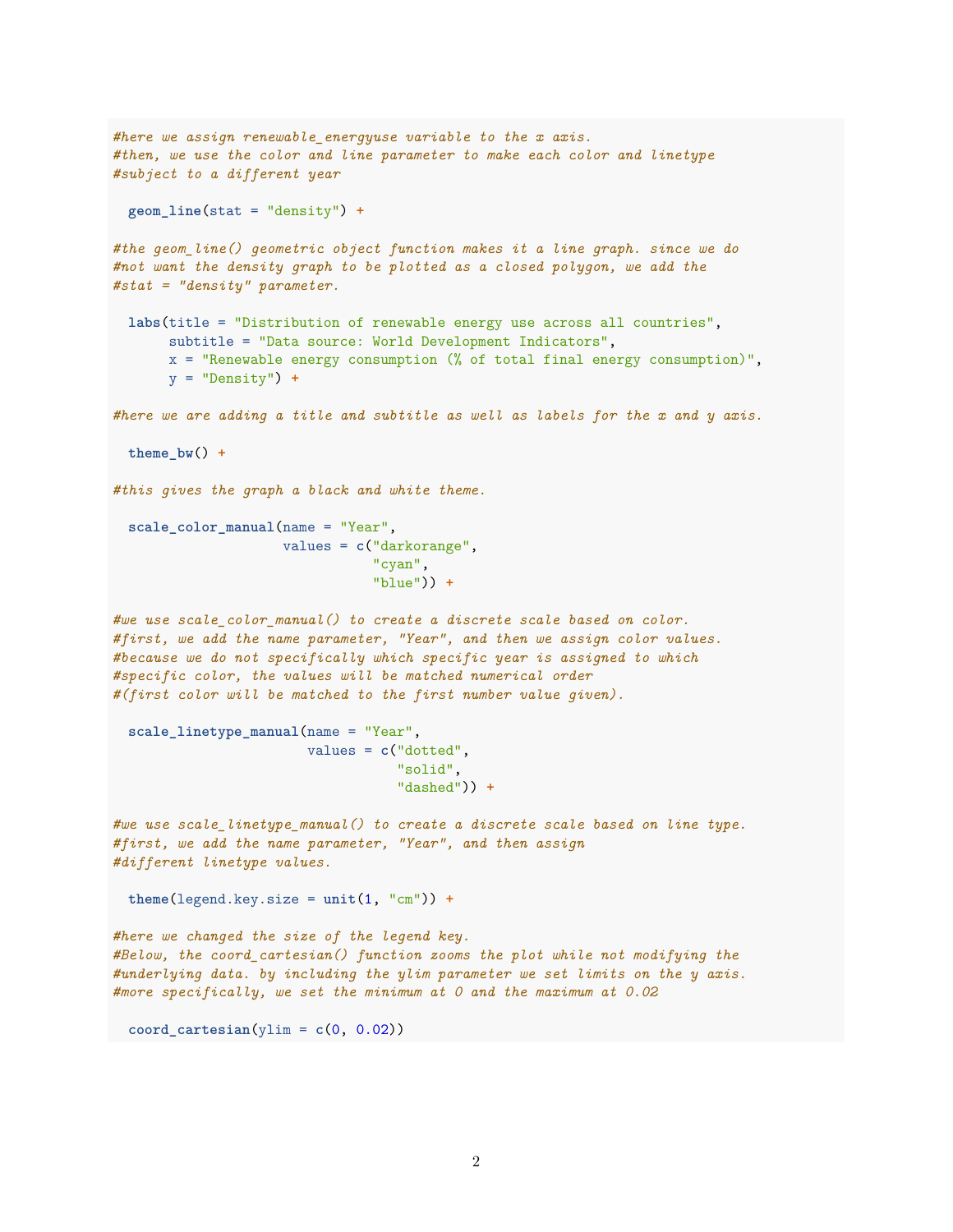

## Data source: World Development Indicators Distribution of renewable energy use across all countries

**Re-creating Graph 2**

```
ggplot(subset(dat, country %in% c("United States",
                                  "Germany",
                                  "Brazil",
                                  "Russian Federation",
                                  "India",
                                  "China")),
#we use the subset command within the ggplot command to select the countries
#United States, Germany, Brazil, Russian Federation, India, China from the
#"country" column.
       aes(x = energyuse_pop)) +
#here we have assigned energyuse_pop variable to the x axis.
 geom_density(fill = "blue", alpha = 0.3, color = NA) +
#first we use the geom_density() function to create a density plot
#of the energyuse_pop variable. the alpha parameter adjusts the
#opacity of the line. NA being assigned to the color parameter prevents any
#color.
 facet_wrap(~ factor(country), ncol = 2) +
#we use the facet_wrap() function to draw a separate plot for each country.
#it will only plot the countries we subsetted earlier in the code.
```